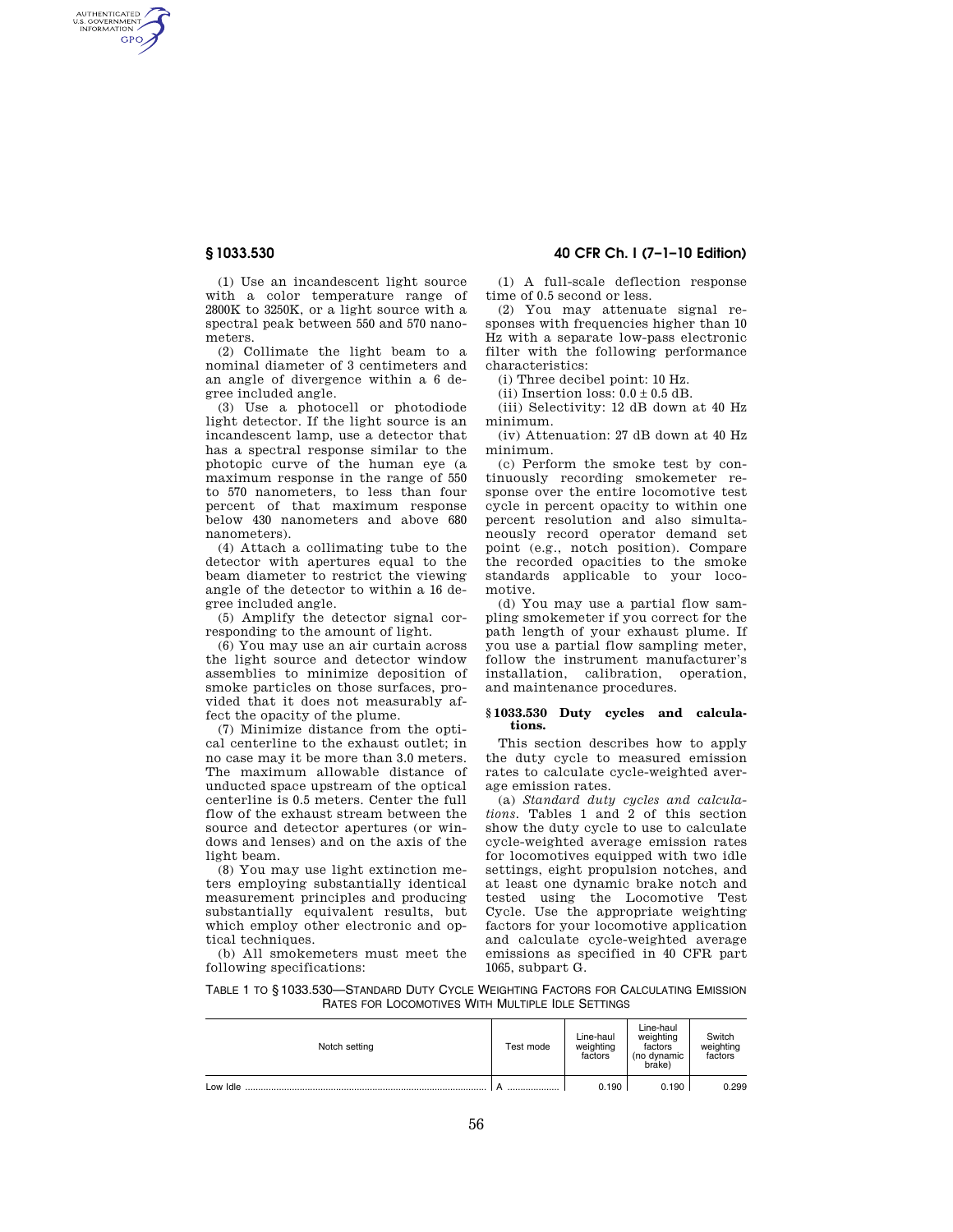# **Environmental Protection Agency § 1033.530**

| TABLE 1 TO § 1033.530—STANDARD DUTY CYCLE WEIGHTING FACTORS FOR CALCULATING EMISSION |  |
|--------------------------------------------------------------------------------------|--|
| RATES FOR LOCOMOTIVES WITH MULTIPLE IDLE SETTINGS-Continued                          |  |

| Notch setting | Test mode | Line-haul<br>weighting<br>factors | Line-haul<br>weighting<br>factors<br>(no dynamic<br>brake) | Switch<br>weighting<br>factors |
|---------------|-----------|-----------------------------------|------------------------------------------------------------|--------------------------------|
|               | в<br>     | 0.190                             | 0.315                                                      | 0.299                          |
|               |           | 0.125                             |                                                            | 0.000                          |
|               |           | 0.065                             | 0.065                                                      | 0.124                          |
|               | 2         | 0.065                             | 0.065                                                      | 0.123                          |
|               | 3         | 0.052                             | 0.052                                                      | 0.058                          |
|               |           | 0.044                             | 0.044                                                      | 0.036                          |
|               | 5         | 0.038                             | 0.038                                                      | 0.036                          |
|               | 6         | 0.039                             | 0.039                                                      | 0.015                          |
|               |           | 0.030                             | 0.030                                                      | 0.002                          |
| Notch 8       |           | 0.162                             | 0.162                                                      | 0.008                          |

<sup>1</sup> Not applicable.

TABLE 2 TO § 1033.530—STANDARD DUTY CYCLE WEIGHTING FACTORS FOR CALCULATING EMISSION RATES FOR LOCOMOTIVES WITH A SINGLE IDLE SETTING

| Notch setting | Test mode | Line-haul | Line-haul<br>(no dynamic<br>brake) | Switch |
|---------------|-----------|-----------|------------------------------------|--------|
|               |           | 0.380     | 0.505                              | 0.598  |
|               |           | 0.125     |                                    | 0.000  |
| Notch 1       |           | 0.065     | 0.065                              | 0.124  |
|               |           | 0.065     | 0.065                              | 0.123  |
|               | 3         | 0.052     | 0.052                              | 0.058  |
|               |           | 0.044     | 0.044                              | 0.036  |
| Notch 5       |           | 0.038     | 0.038                              | 0.036  |
|               | 6         | 0.039     | 0.039                              | 0.015  |
|               |           | 0.030     | 0.030                              | 0.002  |
| Notch 8       | 8         | 0.162     | 0.162                              | 0.008  |

<sup>1</sup> Not applicable.

(b) *Idle and dynamic brake notches.*  The test procedures generally require you to measure emissions at two idle settings and one dynamic brake, as follows:

(1) If your locomotive is equipped with two idle settings and one or more dynamic brake settings, measure emissions at both idle settings and the worst case dynamic brake setting, and weight the emissions as specified in the applicable table of this section. Where it is not obvious which dynamic brake setting represents worst case, do one of the following:

(i) You may measure emissions and power at each dynamic brake point and average them together.

(ii) You may measure emissions and power at the dynamic brake point with the lowest power.

(2) If your locomotive is equipped with two idle settings and is not equipped with dynamic brake, use a normal idle weighting factor of 0.315 for the line-haul cycle. If your locomotive is equipped with only one idle setting and no dynamic brake, use an idle weighting factor of 0.505 for the line-haul cycle.

(c) *Nonstandard notches or no notches.*  If your locomotive is equipped with more or less than 8 propulsion notches, recommend an alternate test cycle based on the in-use locomotive configuration. Unless you have data demonstrating that your locomotive will be operated differently from conventional locomotives, recommend weighting factors that are consistent with the power weightings of the specified duty cycle. For example, the average load factor for your recommended cycle (cycle-weighted power divided by rated power) should be equivalent to those of conventional locomotives. We may also allow the use of the standard power levels shown in Table 3 to this section for nonstandard locomotive testing subject to our prior approval.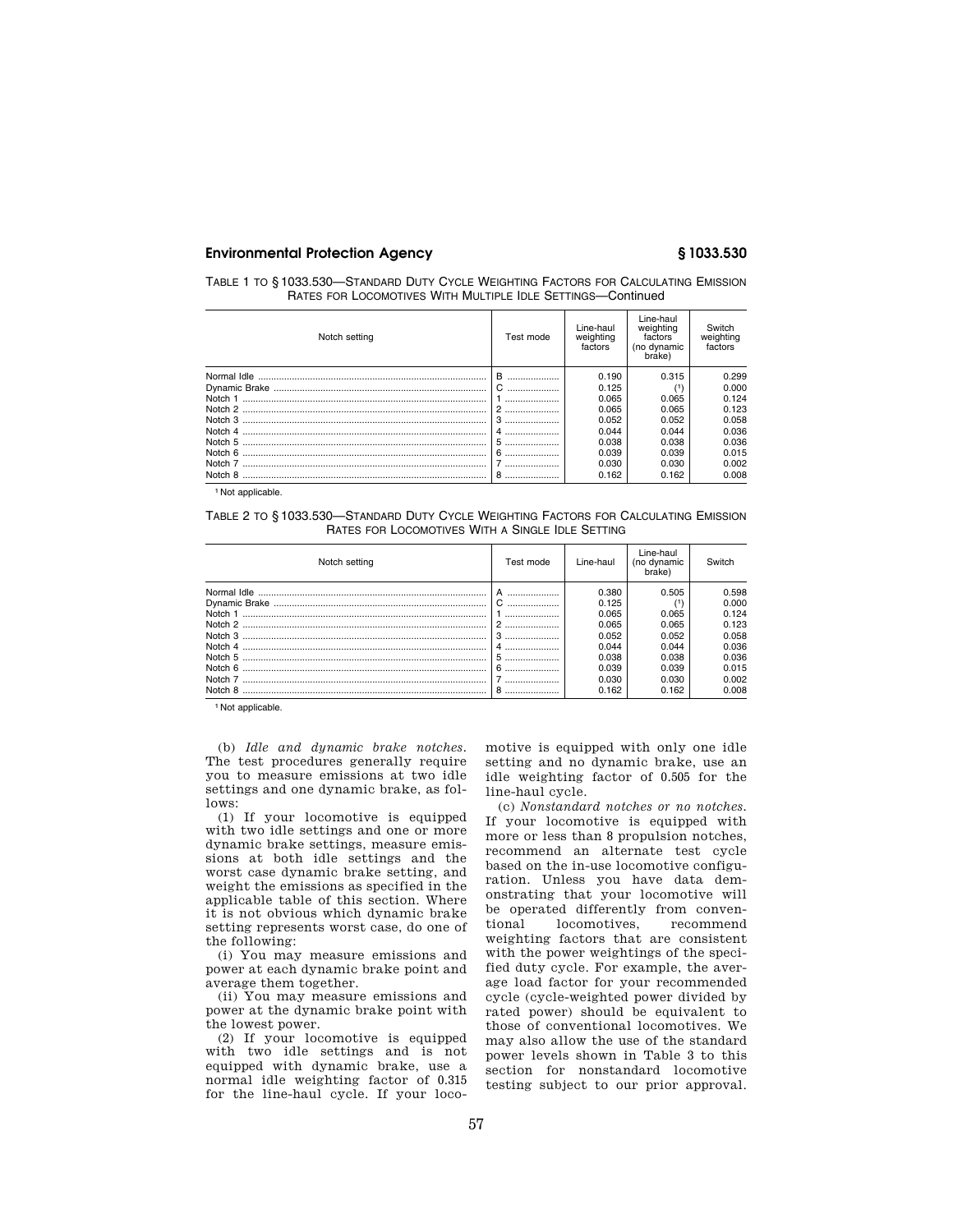This paragraph (c) does not allow engines to be tested without consideration of the actual notches that will be used.

TABLE 3 TO § 1033.530—STANDARD NOTCH POWER LEVELS EXPRESSED AS A PERCENT-AGE OF RATED POWER

| Percent |
|---------|
| 0.00    |
| 0.00    |
| 4.50    |
| 11.50   |
| 23.50   |
| 35.00   |
| 48.50   |
| 64.00   |
| 85.00   |
| 100.00  |

(d) *Optional Ramped Modal Cycle Testing.* Tables 1 and 2 of §1033.520 show the weighting factors to use to calculate cycle-weighted average emission rates for the applicable locomotive ramped modal cycle. Use the weighting factors for the ramped modal cycle for your locomotive application and calculate cycle-weighted average emissions as specified in 40 CFR part 1065, subpart G.

(e) *Automated Start-Stop.* For a locomotive equipped with features that shut the engine off after prolonged periods of idle, multiply the measured idle mass emission rate over the idle portion of the applicable test cycles by a factor equal to one minus the estimated fraction reduction in idling time that will result in use from the shutdown feature. Do not apply this factor to the weighted idle power. Application of this adjustment is subject to our approval if the fraction reduction in idling time that is estimated to result from the shutdown feature is greater than 25 percent. This paragraph (e) does not apply if the locomotive is (or will be) covered by a separate certificate for idle control.

(f) *Multi-engine locomotives.* This paragraph (f) applies for locomotives using multiple engines where all engines are identical in all material respects. In cases where we allow engine dynamometer testing, you may test a single engine consistent with good engineering judgment, as long as you test it at the operating points at which the engines will operate when installed in the locomotive (excluding stopping and start-

# **§ 1033.530 40 CFR Ch. I (7–1–10 Edition)**

ing). Weigh the results to reflect the power demand/power-sharing of the inuse configuration for each notch setting.

(g) *Representative test cycles for freshly manufactured locomotives.* As specified in this paragraph (g), manufacturers may be required to use an alternate test cycle for freshly manufactured Tier 3 and later locomotives.

(1) If you determine that you are adding design features that will make the expected average in-use duty cycle for any of your freshly manufactured locomotive engine families significantly different from the otherwise applicable test cycle (including weighting factors), you must notify us and recommend an alternate test cycle that represents the expected average in-use duty cycle. You should also obtain preliminary approval before you begin collecting data to support an alternate test cycle. We will specify whether to use the default duty cycle, your recommended cycle, or a different cycle, depending on which cycle we believe best represents expected in-use operation.

(2) The provisions of this paragraph (g) apply differently for different types of locomotives, as follows:

(i) For Tier 4 and later line-haul locomotives, use the cycle required by  $(g)(1)$  of this section to show compliance with the line-haul cycle standards.

(ii) For Tier 3 and later switch locomotives, use the cycle required by  $(g)(1)$  of this section to show compliance with the switch cycle standards.

(iii) For Tier 3 line-haul locomotives, if we specify an alternate cycle, use it to show compliance with the line-haul cycle standards. If you include the locomotives in the ABT program of subpart H of this part, calculate line-haul cycle credits (positive or negative) using the alternate cycle and the linehaul cycle standards. Your locomotive is deemed to also generate an equal amount of switch cycle credits.

(3) For all locomotives certified using an alternate cycle, include a description of the cycle in the owners manual such that the locomotive can be remanufactured using the same cycle.

(4) For example, if your freshly manufactured line-haul locomotives are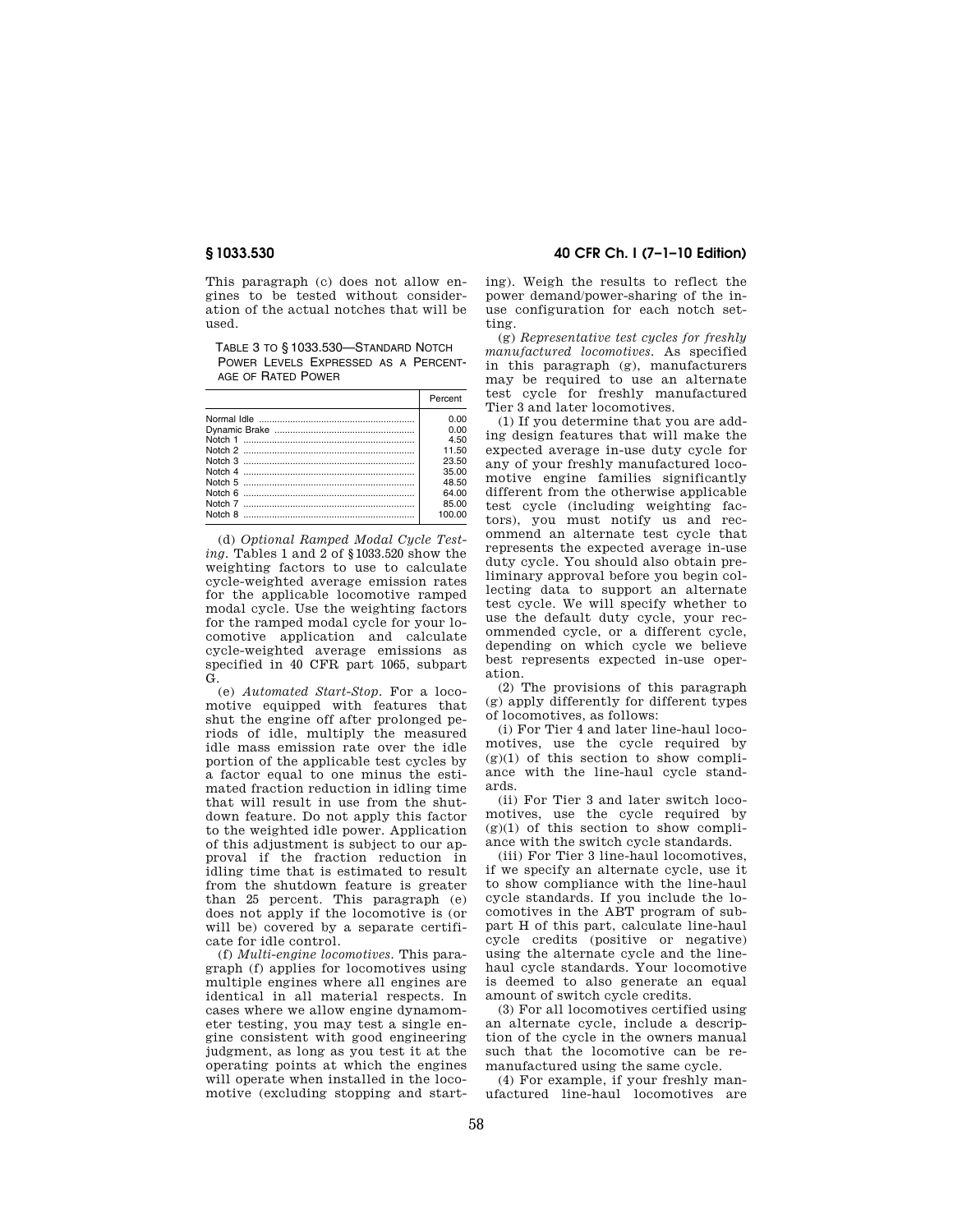## **Environmental Protection Agency § 1033.530**

equipped with load control features that modify how the locomotive will operate when it is in a consist, and such features will cause the locomotives to operate differently from the otherwise applicable line-haul cycle, we may require you to certify using an alternate cycle.

(5) See paragraph (h) of this section for cycle-changing design features that also result in energy savings.

(h) *Calculation adjustments for energysaving design features.* The provisions of this paragraph (h) apply for locomotives equipped with new energy-saving locomotive design features. They do not apply for features that only improve the engine's brake-specific fuel consumption. They also do not apply for features that were commonly incorporated in locomotives before 2008. *See*  paragraph (h)(6) of this section for provisions related to determining whether certain features are considered to have been commonly incorporated in locomotives before 2008.

(1) Manufacturers/remanufacturers choosing to adjust emissions under this paragraph (h) must do all of the following for certification:

(i) Describe the energy-saving features in your application for certification.

(ii) Describe in your installation instruction and/or maintenance instructions all steps necessary to utilize the energy-saving features.

(2) If your design feature will also affect the locomotives' duty cycle, you must comply with the requirements of paragraph (g) of this section.

(3) Calculate the energy savings as follows:

(i) Estimate the expected mean inuse fuel consumption rate (on a BTU per ton-mile basis) with and without the energy saving design feature, consistent with the specifications of paragraph (h)(4) of this section. The energy savings is the ratio of fuel consumed from a locomotive operating with the new feature to fuel consumed from a locomotive operating without the feature under identical conditions. Include an estimate of the 80 percent confidence interval for your estimate of the mean and other statistical parameters we specify.

(ii) Your estimate must be based on in-use operating data, consistent with good engineering judgment. Where we have previously certified your design feature under this paragraph (h), we may require you to update your analysis based on all new data that are available. You must obtain approval before you begin collecting operational data for this purpose.

(iii) We may allow you to consider the effects of your design feature separately for different route types, regions, or railroads. We may require that you certify these different locomotives in different engine families and may restrict their use to the specified applications.

(iv) Design your test plan so that the operation of the locomotives with and without is as similar as possible in all material aspects (other than the design feature being evaluated). Correct all data for any relevant differences, consistent with good engineering judgment.

(v) Do not include any brake-specific energy savings in your calculated values. If it is not possible to exclude such effects from your data gathering, you must correct for these effects, consistent with good engineering judgment.

(4) Calculate adjustment factors as described in this paragraph (h)(4). If the energy savings will apply broadly, calculate and apply the adjustment on a cycle-weighted basis. Otherwise, calculate and apply the adjustment separately for each notch. To apply the adjustment, multiply the emissions (either cycle-weighted or notch-specific, as applicable) by the adjustment. Use the lower bound of the 80 percent confidence interval of the estimate of the mean as your estimated energy savings rate. We may cap your energy savings rate for this paragraph (h)(4) at 80 percent of the estimate of the mean. Calculate the emission adjustment factors as:

## $AF = 1.000 - (energy \, savings rate)$

(5) We may require you to collect and report data from locomotives we allow you to certify under this paragraph (h) and to recalculate the adjustment factor for future model years based on such data.